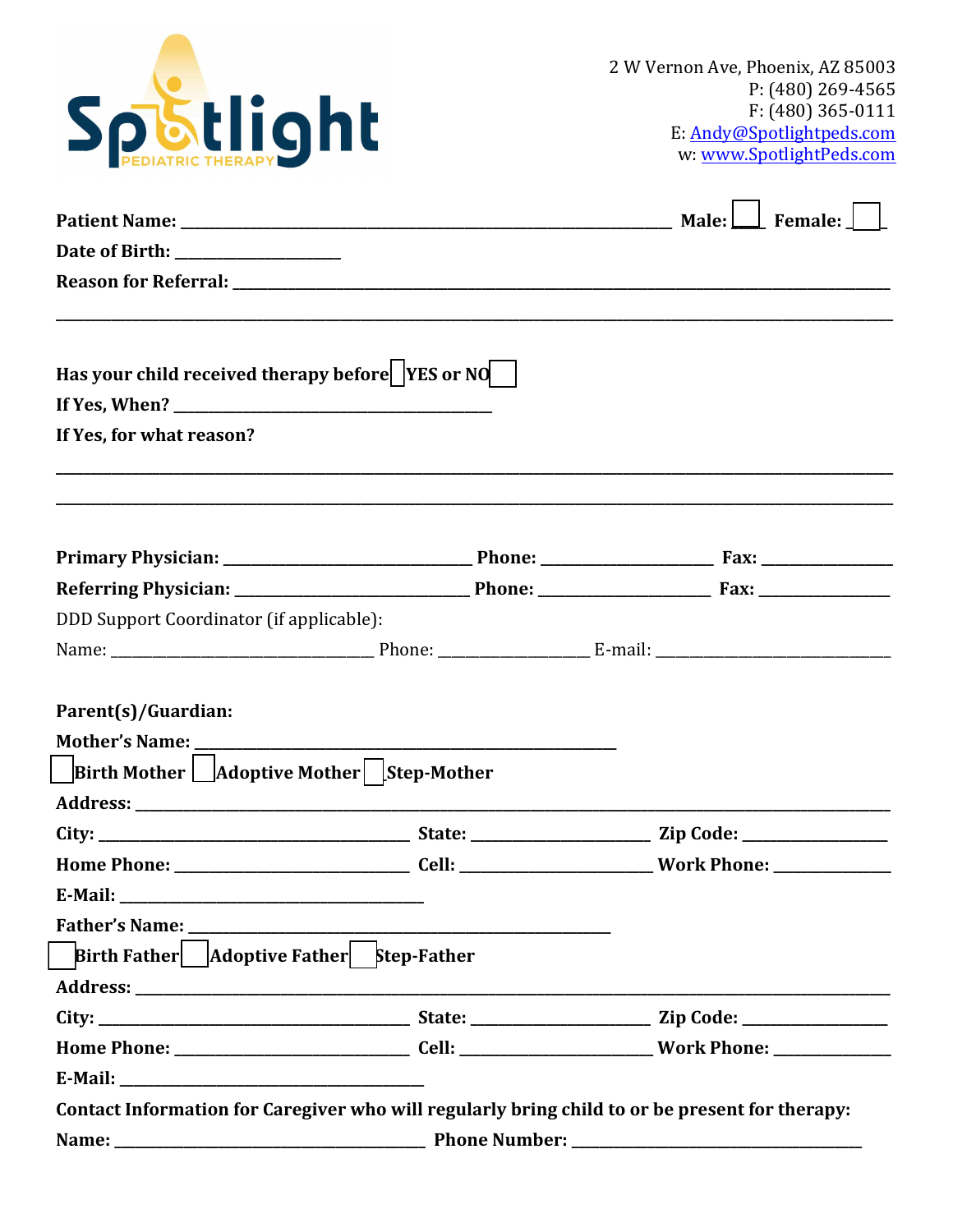

| <b>Insurance Information</b> |
|------------------------------|
|------------------------------|

| <b>Primary</b>   |                                                                                                               |
|------------------|---------------------------------------------------------------------------------------------------------------|
|                  |                                                                                                               |
|                  |                                                                                                               |
|                  |                                                                                                               |
|                  | Relationship to Patient:___________________________________Subscriber's Employer:____________________________ |
|                  |                                                                                                               |
|                  |                                                                                                               |
| <b>Secondary</b> |                                                                                                               |
|                  |                                                                                                               |
|                  |                                                                                                               |
|                  |                                                                                                               |
|                  |                                                                                                               |
|                  |                                                                                                               |
|                  |                                                                                                               |
| <b>Tertiary</b>  |                                                                                                               |
|                  |                                                                                                               |
|                  |                                                                                                               |
|                  | Subscribers Name:_____________________________Group/Policy#______________________                             |
|                  | Relationship to Patient:________________________________Subscriber's Employer:______________________          |
|                  |                                                                                                               |
|                  |                                                                                                               |

Please provide copies of insurance card(s) both front and back with this paperwork. Please notify Spotlight Staff anytime there is a change in insurance plans.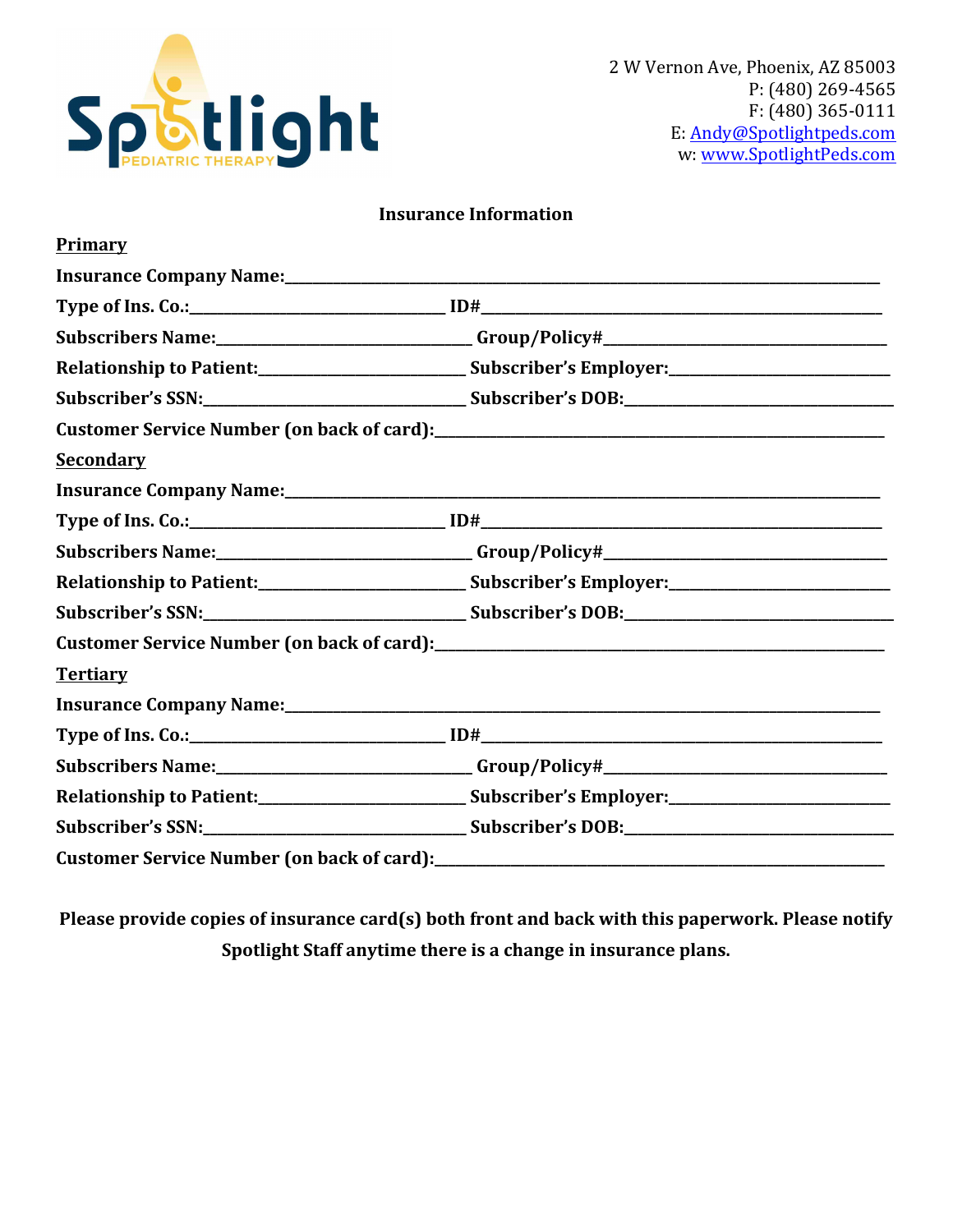

| <b>Developmental History</b>                                    |                                                                                                               |               |  |  |  |
|-----------------------------------------------------------------|---------------------------------------------------------------------------------------------------------------|---------------|--|--|--|
| <b>Birth History/Pregnancy:</b>                                 |                                                                                                               |               |  |  |  |
| Full Term $\sqrt{\text{Yes}}$ No How many weeks?                |                                                                                                               |               |  |  |  |
|                                                                 |                                                                                                               |               |  |  |  |
|                                                                 |                                                                                                               |               |  |  |  |
|                                                                 |                                                                                                               |               |  |  |  |
| Early Development, Please list ages of any relevant milestones: |                                                                                                               |               |  |  |  |
|                                                                 | Rolling ____________ Sitting unsupported___________ Crawling________ Walking_________                         |               |  |  |  |
| First words_______ Toilet Trained_______                        |                                                                                                               |               |  |  |  |
|                                                                 | Is your child taking any medications $\left  \right $ Yes $\left  \right $ No (Additional space on next page) |               |  |  |  |
| <b>Name of Medication</b>                                       | <b>Purpose</b>                                                                                                | <b>Dosage</b> |  |  |  |
|                                                                 |                                                                                                               |               |  |  |  |
|                                                                 |                                                                                                               |               |  |  |  |
|                                                                 |                                                                                                               |               |  |  |  |
|                                                                 |                                                                                                               |               |  |  |  |

### Has your child ever been diagnosed with any of the following?

|                                    | <b>Yes</b> | N <sub>o</sub> | Age |
|------------------------------------|------------|----------------|-----|
| <b>Feeding Difficulties</b>        |            |                |     |
| <b>Vision/Hearing Difficulties</b> |            |                |     |
| Lack of Oxygen                     |            |                |     |
| <b>Head Injury</b>                 |            |                |     |
| <b>Seizure</b>                     |            |                |     |
| Coma                               |            |                |     |
| <b>Surgeries</b>                   |            |                |     |
| Allergy                            |            |                |     |
| <b>Orthopedic Limitations</b>      |            |                |     |

**Details: \_\_\_\_\_\_\_\_\_\_\_\_\_\_\_\_\_\_\_\_\_\_\_\_\_\_\_\_\_\_\_\_\_\_\_\_\_\_\_\_\_\_\_\_\_\_\_\_\_\_\_\_\_\_\_\_\_\_\_\_\_\_\_\_\_\_\_\_\_\_\_\_\_\_\_\_\_\_\_\_\_\_\_\_\_\_\_\_\_\_\_\_\_\_\_\_\_\_\_\_\_\_\_\_\_\_\_\_\_\_\_**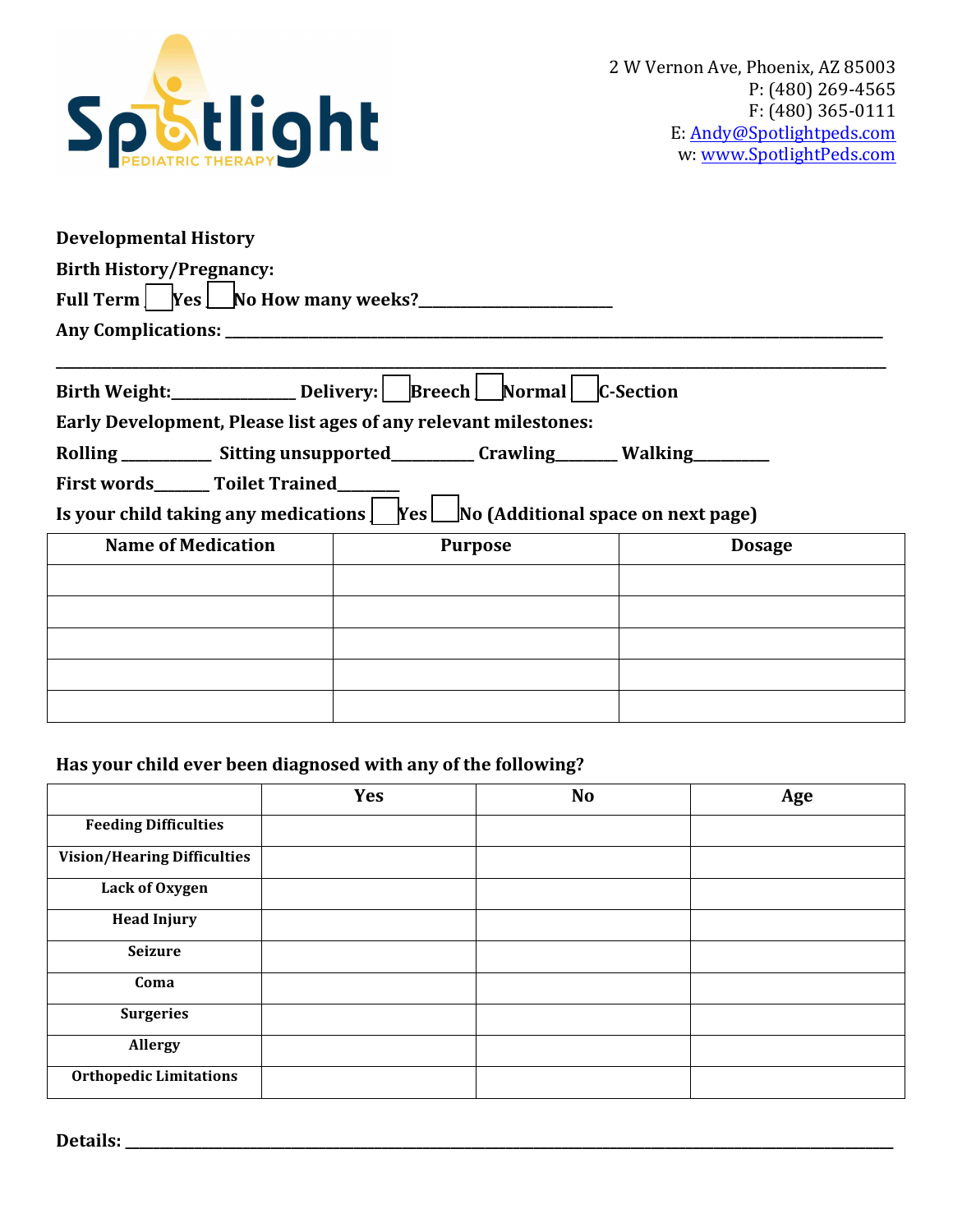

2 W Vernon Ave, Phoenix, AZ 85003 P: (480) 269-4565  $F: (480)$  365-0111 E: Andy@Spotlightpeds.com w: www.SpotlightPeds.com

Please use this page for any additional Medication or Past Medical History Information: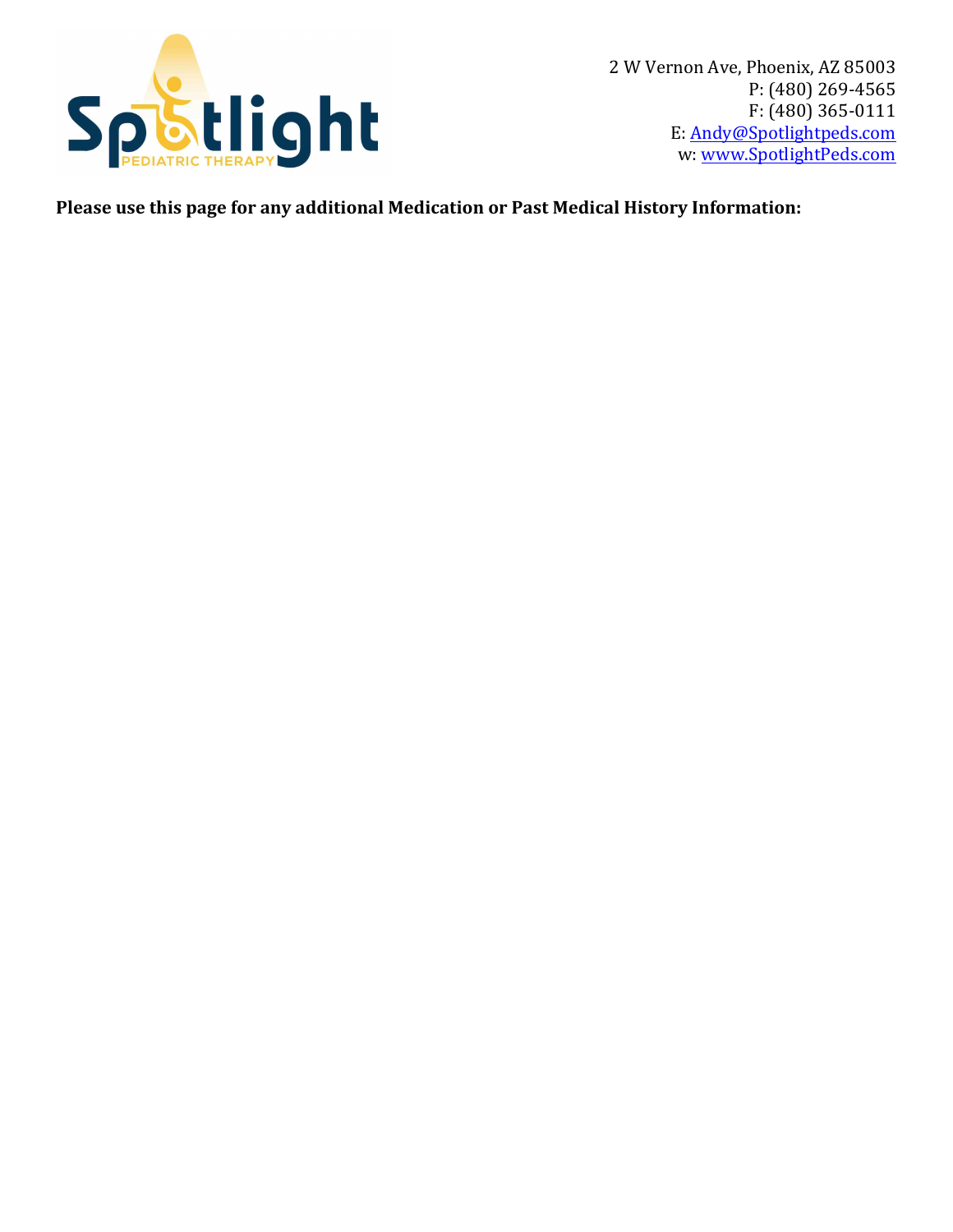

### **Financial Policies**

### **Please initial each section and sign below:**

Spotlight is committed to providing the best possible care, and therefore, your clear understanding of our financial policy is important to our professional relationship. Please ask if you have questions about our fees, financial policy, or your financial responsibility.

Spotlight will request a photocopy of the front and back of your insurance identification card and driver's license. Please update your card with any additional information your insurance company provides, which will facilitate the submission of claims on your behalf. It is your responsibility to inform us of any changes to your policy. We will bill your insurance company on your behalf as a courtesy.

| Co-Payment/Co-Insurance                                                                                                                                                                                                                                                                                                                                                                                                                                                                                                                                                                                                                                                                                |
|--------------------------------------------------------------------------------------------------------------------------------------------------------------------------------------------------------------------------------------------------------------------------------------------------------------------------------------------------------------------------------------------------------------------------------------------------------------------------------------------------------------------------------------------------------------------------------------------------------------------------------------------------------------------------------------------------------|
| We must collect your carrier-designated co-pay at the time of service. Refusal to abide by<br>this agreement may result in termination of your coverage. Spotlight will calculate an<br>estimated co-payment or co-insurance based on your insurance policy. This amount will<br>be due at the time of each appointment.<br><b>Missed Appointments</b>                                                                                                                                                                                                                                                                                                                                                 |
| Patients who do not show up for an appointment, or call to cancel with less than 24 hours'<br>notice have impacted other patient's ability to obtain timely medical care. Therefore,<br>subject to the individual patients' insurance contract, we reserve the right to charge a<br>\$50.00 fee for no-show or same day cancelled appointments.<br><b>Returned Checks</b>                                                                                                                                                                                                                                                                                                                              |
| If a check is used as your form of payment, and that check is returned due to insufficient<br>funds or the payment has been stopped, you will be charged a \$25.00 fee in addition to<br>the amount of the check.<br><b>Insurance</b>                                                                                                                                                                                                                                                                                                                                                                                                                                                                  |
| We will gladly bill and accept payment from your health insurance plan. Any amounts<br>not covered by your insurance carrier are your responsibility.<br>Communication between Spotlight and our patients help us succeed in providing the<br>best care. Please advise us if your insurance company has pre-certification and/or prior<br>authorization requirements and/or policy restrictions and limitations.<br><b>Payments</b>                                                                                                                                                                                                                                                                    |
| You are responsible for any amount not covered by your insurance carrier. All co-<br>payments and deductible amounts are due at the time of service. For your convenience,<br>we do accept all major credit cards, checks, money orders, and cash.<br>I have read and understand the above. I hereby authorize Spotlight Pediatric Therapy, PLLC to submit<br>claims to my insurance carrier. I hereby authorize direct payment of benefits, otherwise payable to me, to<br>be made payable to Spotlight Pediatric Therapy, PLLC. I understand I will be responsible for payment of<br>any amounts not covered by my insurance carrier, including, but not limited to, co-payments and<br>deductibles. |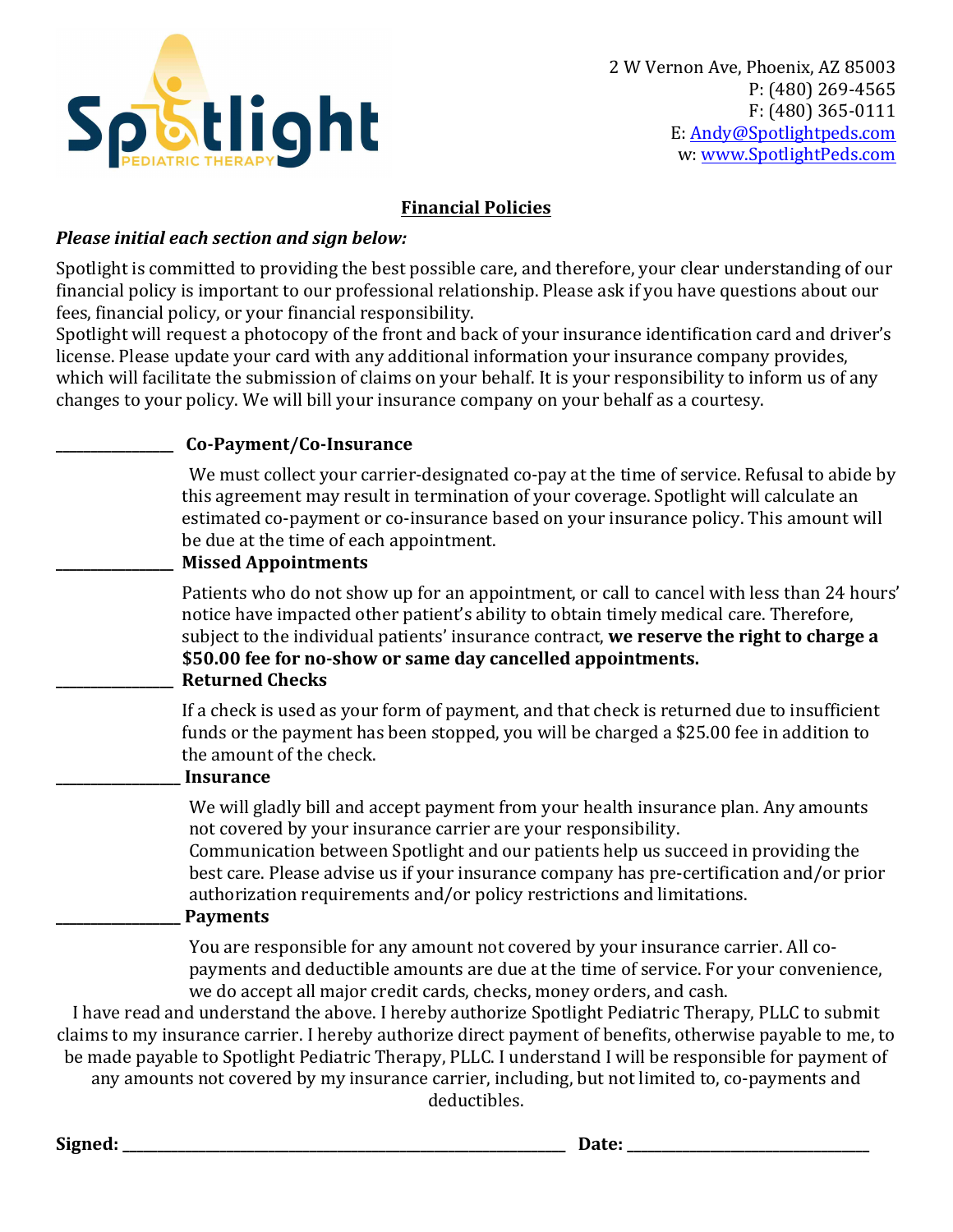

## **Spotlight Policies**

### **Please initial each section and sign below:**

#### **\_\_\_\_\_\_\_\_\_ Cancellation / No Show Policy**

As a team we have created a plan of care for your child to meet his/her therapy needs. Following this plan of care, and attending scheduled sessions, is important in order to meet your child's full potential. If you do not abide by the plan of care, your child may be removed from their permanently scheduled appointment. The following are examples:

**Your child misses two separate appointments without our office receiving a phone call.**  Failure to call and cancel your appointment at least two hours before your scheduled time is considered a no-show. We have a voice mail that is checked early so you may call after hours or early in the morning.

#### **Your child cancels three separate appointments within one quarter, without a hospitalization or a severe illness.**

Please note: a rescheduled appointment within the same week is not a cancellation.

#### **\_\_\_\_\_\_\_\_\_ Discharge Policy**

Your child's therapy needs may change during the course of treatment. The following conditions may result in your therapist recommending discharge from Spotlight:

#### **Plateau in function**

Spotlight is committed to creating an environment that allows each child to grow. Goals are updated each quarter based on areas of need and concerns. After each quarter, progress towards these goals is discussed with caregivers, and new/updated goals are established. If a child has reached a plateau and has not made progress in 6 months, the child may be discharged.

#### **Meeting all goals**

When a child meets all of their established goals, and there are no further functional or objective goals to meet, a child will be discharged.

I, \_\_\_\_\_\_\_\_\_\_\_\_\_\_\_\_\_\_\_\_\_\_\_\_\_\_\_\_\_\_\_, have read and understand the above policies and hereby request and consent to the performance of therapy, including examination and diagnosis, of my child by Spotlight Pediatric Therapy, PLLC. I consent to the treatment plan and intend this consent form to cover the entire course of treatment for my child's present condition and for any future conditions for which we seek treatment.

Patient/Guardian Signature: \_\_\_\_\_\_\_\_\_\_\_\_\_\_\_\_\_\_\_\_\_\_\_\_\_\_\_\_\_\_\_\_\_\_\_\_\_\_ Date: \_\_\_\_\_\_\_\_\_\_\_\_\_\_\_\_\_\_\_\_\_